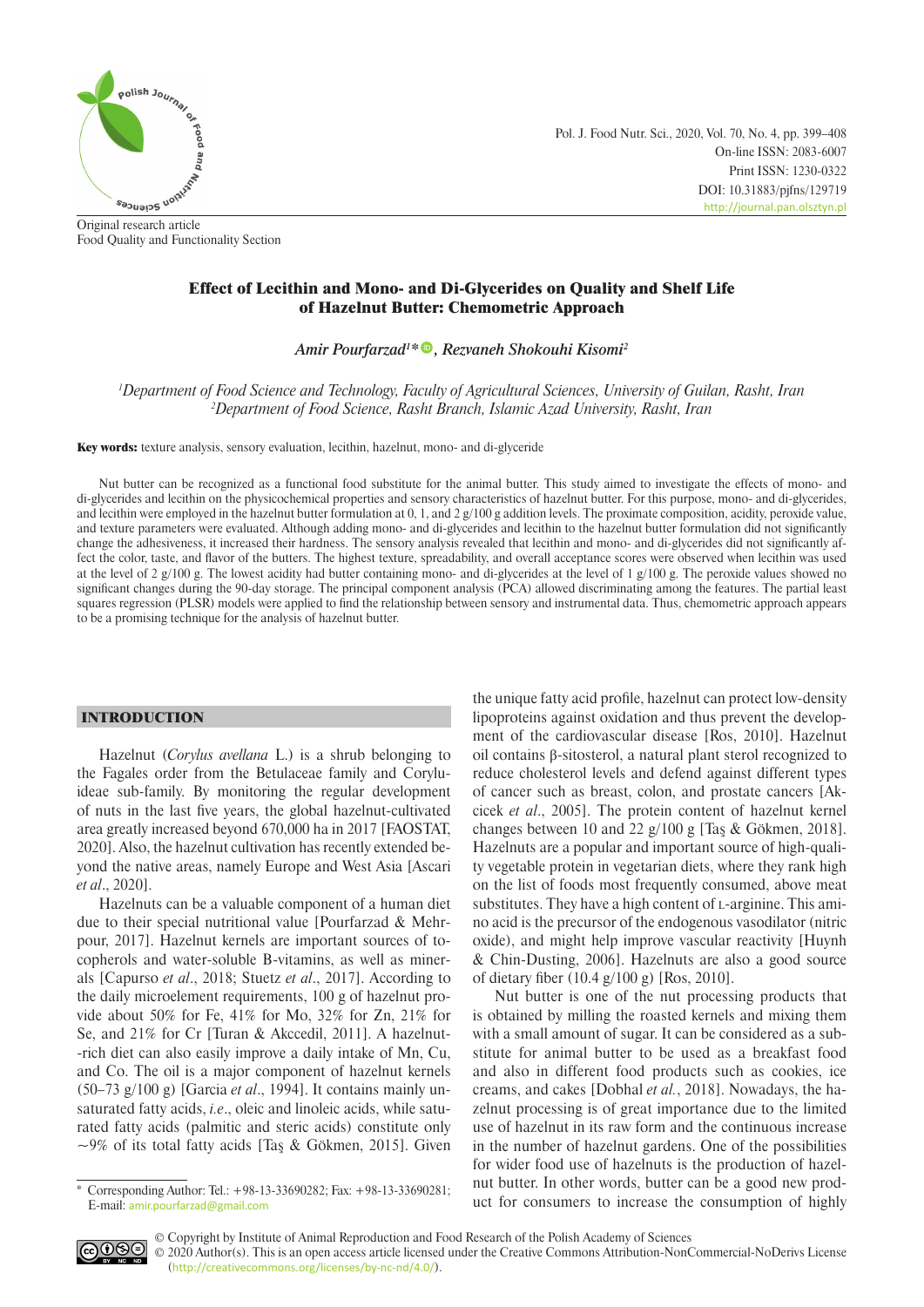nutritious hazelnuts. The formulation of hazelnut butter is the first step in commercializing this product. The intrinsic tendency of various phases to separate is an undesirable phenomenon in food products such as chocolates and nut butters and spreads. It needs to be eliminated using different processing operations and proper additives [Ardakani *et al*., 2009; Villarroel *et al*., 1993].

Emulsifiers are a wide class of additives that are employed in the food industry to improve the quality and prolong the shelf life of products [Pourfarzad *et al*., 2012, 2014, 2019; Pourfarzad & Habibi-Najafi, 2012]. They allow two different phases to combine and form a semi-homogenous and stable mixture that can last for a long time. Moreover, the addition of an emulsifier increases product tolerance to high temperature. Thus, it seems crucial to evaluate the effect of this type of additives on the hazelnut butter properties. The mono- and di-glycerides and lecithin are commonly used as emulsifiers. They were recently successfully applied in chocolate spread emulsion and cheese analogue obtained from raw peanut [Eudier *et al*., 2020; Said *et al*., 2019].

To the best of our knowledge, a limited number of studies have addressed the impact of emulsifiers on the quality and shelf life of hazelnut butter. Therefore, the present study aimed to investigate the effect of emulsifiers on the physicochemical and sensory properties of hazelnut butter. In the next step, the correlation between different features of hazelnut butter was evaluated using symmetric multivariate methods, such as correlation analysis and principal component analysis (PCA), and asymmetric method like partial least squares regression (PLSR).

#### MATERIALS AND METHODS

## **Materials**

Raw hazelnuts (without outer shell) were provided from Eshkevarat (Rudsar, Guilan, Iran). Mono- and di-glycerides (CREMODAN® Super Mono-diglyceride) and lecithin (catalogue number 429415) were supplied from Danisco (Copenhagen, Denmark) and Merck (Darmstadt, Germany) Companies, respectively. All other chemicals, reagents, and solvents were of analytical grade.

#### Hazelnut butter production

The raw hazelnuts were roasted in a solar dome convection system (model 3855SCR, LG Company, Seul, South Korea) for 20 min at 150°C [Pourfarzad *et al*., 2016, 2018]. After cooling down, the brown skin was manually peeled off using a rough cloth, and the butter production was conducted by a nut butter mill made by Niri Organic Yazd (model N1, Yazd, Iran). Two batches were processed for each treatment and one batch contained 1 kg of hazelnuts. Then, 10 g/100 g of sugar was added to the prepared butter and kneaded to provide soft dough. In this step, the specified amounts of mono- and di-glyceride  $(0, 1, 2, g/100, g)$ and lecithin  $(0, 1, 2, g/100, g)$  were added to the hazelnut butter. The treatment levels were chosen by carrying out preliminary screening tests according to the literature reports and instrumental aspects.

#### Proximate composition analysis

The contents of moisture (926.12), ash (950.49), protein (955.04C), fat (922.06), total dietary fiber (978.10), and total sugars (984.22), as well as acidity (962.12) and peroxide value (965.33) were analyzed by the Association of Official Analytical Chemists (AOAC) methods [2005].

### Texture analysis

The penetration test was conducted on 200-gram samples of butter to evaluate hardness and adhesiveness. For this purpose, a Brookfield texture analyzer (CT3, Middleboro, MA, United States) was employed, and the force required for the penetration of a thick elliptical bar probe with a flat cross-section and diameter of 0.48 cm (velocity of 200 mm/min and penetration depth of 1 cm) was determined [Ardakani *et al*., 2009].

#### Sensory evaluation

Ten trained panelists of both genders aged from 25 to 60 evaluated the hazelnut butter samples. All assessors of the internal sensory panel have undertaken the basic flavor test, odor test, and color vision test. They have been trained for sensory methods in several sessions and their evaluation aptitude has been routinely checked. The panel was particularly familiarized with the score of attribute intensities using the verbal meanings describing the ends of the intensity scales of the characteristics. Each sample contained 30 g of hazelnut butter, which were given to panelists in plastic containers at room temperature. The taste, flavor, texture, color, spreadability, and overall acceptance were assessed. Each parameter was scored in a 5-point scaling range from 1 (lowest) to 5 (highest) [Ardakani *et al*., 2009; Qaziyani *et al*., 2019].

#### Oil separation

The oil was collected using a Pasteur pipette, moved to a 50-mL graduated cylinder, and its volume was determined. The oil separation rate was calculated as follows [Gills & Resurreccion, 2000a]:

Oil separation  $(\%)$  = (Volume of oil separated)/ (Volume of hazelnut butter before oil separation)  $\times$  100 (1)

#### Shelf life test

To determine the product shelf life, acidity, peroxide value, and oil separation of the samples were evaluated during 90-day storage at 25<sup>o</sup> C [AOAC, 2005; Ardakani *et al*., 2009].

#### Statistical analysis

The data on the physicochemical properties and sensory characteristics of hazelnut butter with and without emulsifiers were statistically analyzed. To investigate the significant difference between the means, the Duncan's multiple range test was carried out after the analysis of variance at the 95% confidence level. Each experiment was performed in six replications. The Pearson's correlation analysis, PCA, and PLSR modeling were performed on the data sets. The data analyses were taken using Minitab 15 (Minitab Inc., State College, PA, USA).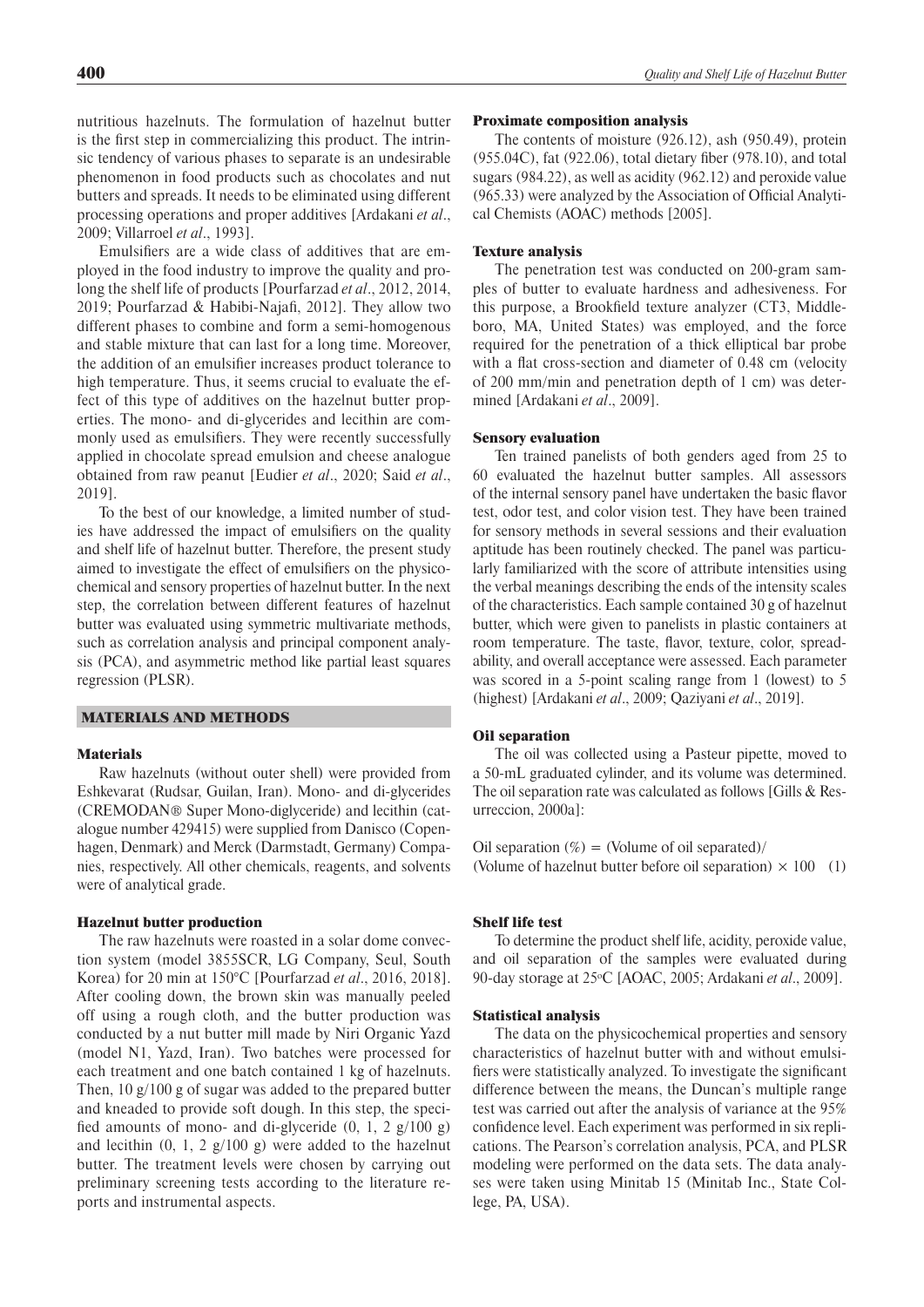### RESULTS AND DISCUSSION

#### Proximate composition of hazelnut butter

The contents of moisture, fat, protein, dietary fiber, total sugars, and ash of the control hazelnut butter (without emulsifiers) were as follows:  $0.76 \pm 0.00$ ,  $59.09 \pm 0.21$ ,  $15.68 \pm 0.01$ , 5.51 $\pm$ 0.12, 15.88 $\pm$ 0.23, and 2.21 $\pm$ 0.06 g/100 g, respectively. A daily intake of 25 g of hazelnuts is recommended in a healthy diet [Stuetz *et al*., 2017], which nearly corresponds to the standard portion size of 1 oz  $(28.35 g)$  displayed by the United States Department of Agriculture [USDA, 2015]. Based on this recommendation, it can be concluded that hazelnut butter could provide 3%, 17%, 53%, and 22% of the daily dietary requirement for carbohydrates, proteins, fat, and dietary fiber, respectively.

### Texture analysis

The results of instrumental texture analysis of hazelnut butters are shown in Table 1. The addition of lecithin and monoand di-glycerides increased the hardness of the butters, although no significant difference  $(p>0.05)$  was observed between hardness of the samples with different contents of emulsifiers (1 and 2  $g/100 g$ ). The higher hardness of butters with additives compared to the control one can be attributed to the hydrophilicity of lecithin and mono- and di-glycerides. They can strengthen the network structure of butter solids, which leads to the stabilization of oil in it [Totlani & Chinnan, 2007]. The development of this network resulted in the greater energy required for the probe penetration during the texture analysis. Also, the interactions between emulsifiers and hazelnut biopolymers produce large internal frictions and, as a result, higher hardness [Izidoro *et al*., 2009].

Adhesiveness was determined as the work required to pull the probe away from the sample in the penetration test. The values of this parameter for hazelnut butters ranged from 1.18 to 1.25 N·s (Table 1). However, no significant differences (*p*>0.05) were found between adhesiveness of the control samples and the butters containing emulsifiers. The level of both lecithin and mono- and di-glycerides added also did not significantly differentiate the adhesiveness of the butters.

#### Sensory evaluation

Table 2 shows the results of the sensory analysis of hazelnut butters. The taste, flavor, and color scores of the control sample were not significantly different from those containing various levels of lecithin and mono- and di-glycerides (*p*>0.05). As one of the dominant features in consumers' food preferences, the sensory texture plays a key role in product attractiveness, purchasing decisions, and ultimate consumption [Pellegrino *et al*., 2020]. Adding lecithin to the hazelnut butter formulation increased the texture score of the samples from 3.67 (control butter) to 4.36 (butter with 2 g/100 g addition level). In the case of adding the second emulsifier, although there was no significant difference between the texture scores of the control sample and butter with mono- and di-glycerides at level of 1 g/100 g  $(p>0.05)$ , the sample with a higher content of mono- and di-glycerides (2 g/100 g) showed a significantly higher texture score  $(p \le 0.05)$ . Spreadability is a particularly important characteristic of semi-solid food texture. It is a subjective term linked to the way a sample is uniformly distributed over a surface [Gills & Resurreccion, 2000b]. In our study, upon the addition of mono- and di-glyceride to butter, its spreadability was assessed by panelists as significantly better  $(p \le 0.05)$  than that of the control sample, although no significant difference (*p*>0.05) was observed between the spreadability of products with different contents of mono- and di-glycerides (1 and 2 g/100 g). The sample containing lecithin at 2 g/100 g showed higher spreadability than the control and butter with additive of 1 g/100 g. The trends

TABLE 1. Texture parameters of hazelnut butters with different contents of emulsifiers.

| Emulsifier           | <b>Additive level</b><br>(g/100 g) | Hardness<br>(N)               | Adhesiveness<br>(N <sub>s</sub> ) |  |
|----------------------|------------------------------------|-------------------------------|-----------------------------------|--|
|                      | $\theta$                           | $5.45 \pm 0.023^b$            | $1.15 \pm 0.082$ <sup>a</sup>     |  |
| Lecithin             | 1                                  | $5.72 \pm 0.041$ <sup>a</sup> | $1.21 \pm 0.045^{\circ}$          |  |
|                      | $\mathfrak{D}$                     | $5.81 \pm 0.078$ <sup>a</sup> | $1.18 \pm 0.324$ <sup>a</sup>     |  |
| Mono-                | $\Omega$                           | $5.48 \pm 0.043^b$            | $1.21 \pm 0.012^a$                |  |
| and<br>di-glycerides | 1                                  | $5.72 \pm 0.067$ <sup>a</sup> | $1.08 \pm 0.213$ <sup>a</sup>     |  |
|                      | $\overline{2}$                     | $5.75 \pm 0.055$ <sup>a</sup> | $1.25 \pm 0.325$ <sup>a</sup>     |  |

Each value is a mean  $\pm$  standard deviation of three experimental replicates (n=6). Values in columns with different letters are significantly different  $(p \le 0.05)$ .

| Emulsifier    | Additive level<br>(g/100 g) | Taste                         | Flavor                        | Texture                       | Color                         | Spreadability                  | Overall<br>acceptance         |
|---------------|-----------------------------|-------------------------------|-------------------------------|-------------------------------|-------------------------------|--------------------------------|-------------------------------|
|               | $\theta$                    | $3.23 \pm 0.232$ <sup>a</sup> | $3.67 \pm 0.322$ <sup>a</sup> | $3.31 \pm 0.032$ °            | $4.03 \pm 0.434$ <sup>a</sup> | $3.43 \pm 0.032^b$             | $3.21 \pm 0.031^b$            |
| Lecithin      |                             | $3.63 \pm 0.427$ <sup>a</sup> | $3.73 \pm 0.544^{\circ}$      | $3.81 \pm 0.201$ <sup>b</sup> | $4.01 \pm 0.656^{\circ}$      | $3.77 \pm 0.034$ <sup>ab</sup> | $3.63 \pm 0.033$ <sup>a</sup> |
|               |                             | $3.67 \pm 0.432$ <sup>a</sup> | $3.87 \pm 0.004$ <sup>a</sup> | $4.36 \pm 0.203$ <sup>a</sup> | $4.01 \pm 0.646^a$            | $3.97 \pm 0.012$ <sup>a</sup>  | $4.03 \pm 0.042$ <sup>a</sup> |
| Mono-         | $\theta$                    | $3.37 \pm 0.433^a$            | $3.60 \pm 0.444^{\circ}$      | $3.67 \pm 0.009$ <sup>b</sup> | $4.13 \pm 0.322$ <sup>a</sup> | $3.33 \pm 0.101^b$             | $3.53 \pm 0.009$ <sup>b</sup> |
| and           |                             | $3.37 \pm 0.302$ <sup>a</sup> | $3.80 \pm 0.323$ <sup>a</sup> | $3.57 \pm 0.101^b$            | $3.91 \pm 0.111$ <sup>a</sup> | $3.81 \pm 0.323$ <sup>a</sup>  | $3.33 \pm 0.004^b$            |
| di-glycerides | ↑                           | $3.81 \pm 0.109$ <sup>a</sup> | $3.87 \pm 0.632$ <sup>a</sup> | $4.11 \pm 0.201$ <sup>a</sup> | $4.01 \pm 0.564$ <sup>a</sup> | $4.03 \pm 0.077$ <sup>a</sup>  | $4.01 \pm 0.005^{\text{a}}$   |

TABLE 2. Sensory characteristics of hazelnut butters with different contents of emulsifiers.

Each value is a mean  $\pm$  standard deviation of three experimental replicates (n=6). Values in columns with different letters are significantly different  $(p \le 0.05)$ .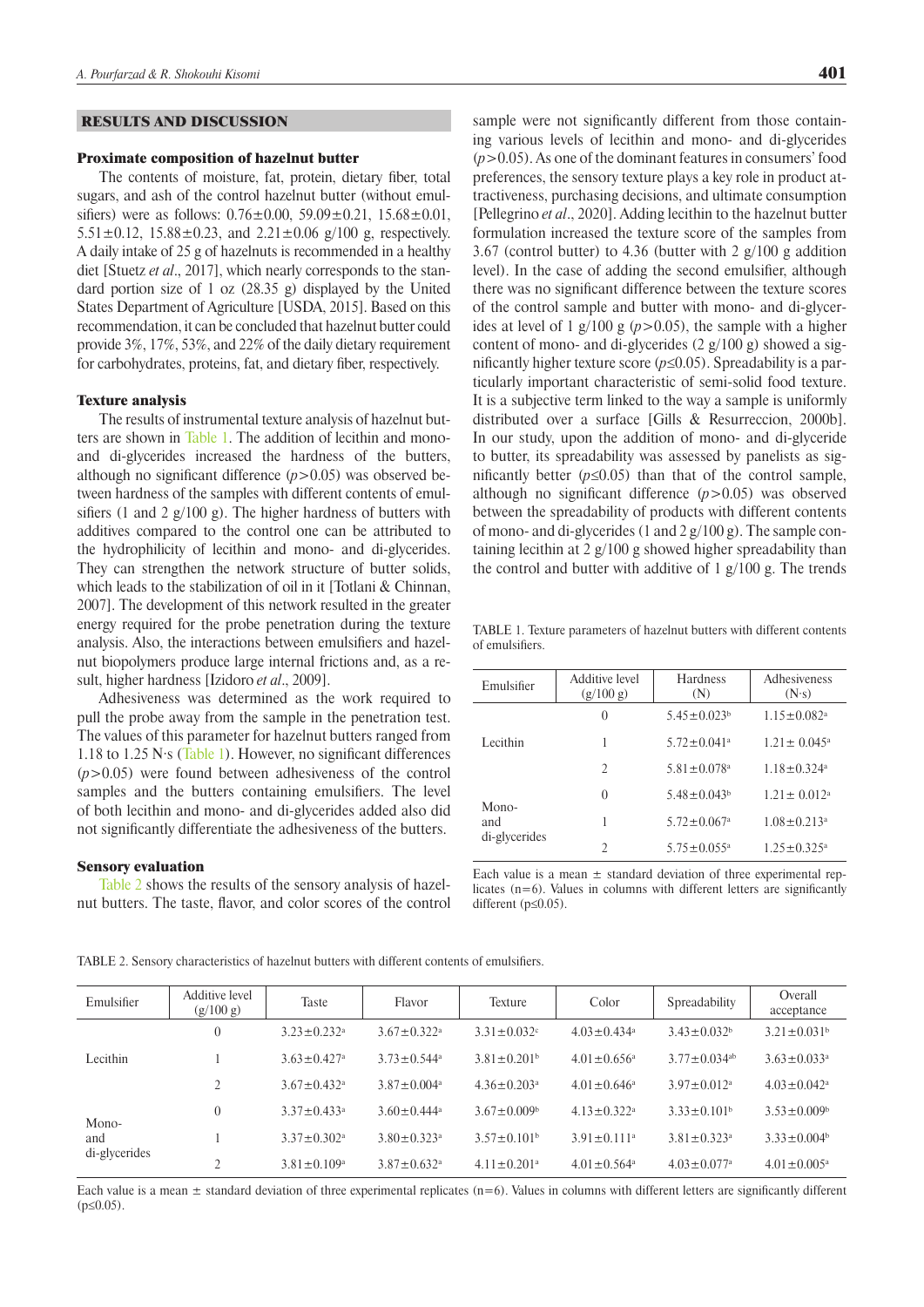| Emulsifier    |                            |                               | Storage time (day)            |                               |                               |
|---------------|----------------------------|-------------------------------|-------------------------------|-------------------------------|-------------------------------|
|               | Additive level $(g/100 g)$ |                               | 30                            | 60                            | 90                            |
|               |                            | $0.28 \pm 0.003$ <sup>a</sup> | $0.48 \pm 0.005^{\circ}$      | $0.56 \pm 0.003$ <sup>a</sup> | $0.59 \pm 0.005^{\circ}$      |
| Lecithin      |                            | $0.28 \pm 0.003$ <sup>a</sup> | $0.42 \pm 0.006^b$            | $0.53 \pm 0.005^b$            | $0.55 \pm 0.003^b$            |
|               | $\gamma$                   | $0.28 \pm 0.004$ <sup>a</sup> | $0.41 \pm 0.004$              | $0.42 \pm 0.001$ °            | $0.47 \pm 0.021$ °            |
| Mono-         |                            | $0.28 \pm 0.003$ <sup>a</sup> | $0.46 \pm 0.002^b$            | $0.54 \pm 0.018$ <sup>b</sup> | $0.59 \pm 0.002^b$            |
| and           |                            | $0.28 \pm 0.002$ <sup>a</sup> | $0.38 \pm 0.003$ °            | $0.37 \pm 0.022$              | $0.45 \pm 0.001$ °            |
| di-glycerides | $\bigcap$                  | $0.28 \pm 0.004$ <sup>a</sup> | $0.47 \pm 0.002$ <sup>a</sup> | $0.60 \pm 0.005^{\text{a}}$   | $0.63 \pm 0.011$ <sup>a</sup> |

TABLE 3. Acidity (g oleic acid/100 g) of hazelnut butters with different contents of emulsifiers during storage.

Each value is a mean  $\pm$  standard deviation of three experimental replicates (n=6). Values in columns with different letters are significantly different  $(p \le 0.05)$ .

TABLE 4. Peroxide value (meq/kg) of hazelnut butters with different contents of emulsifiers during storage.

| Emulsifier           |                            |                               |                               | Storage time (day)            |                               |
|----------------------|----------------------------|-------------------------------|-------------------------------|-------------------------------|-------------------------------|
|                      | Additive level $(g/100 g)$ |                               | 30                            | 60                            | 90                            |
|                      | $\overline{0}$             | $0.08 \pm 0.003$ <sup>a</sup> | $0.09 \pm 0.004$ <sup>a</sup> | $0.16 \pm 0.002$ <sup>a</sup> | $0.19 \pm 0.014$ <sup>a</sup> |
| Lecithin             |                            | $0.08 \pm 0.002$ <sup>a</sup> | $0.09 \pm 0.004$ <sup>a</sup> | $0.16 \pm 0.003$ <sup>a</sup> | $0.19 \pm 0.014$ <sup>a</sup> |
|                      | $\overline{c}$             | $0.08 \pm 0.001$ <sup>a</sup> | $0.09 \pm 0.006^{\circ}$      | $0.16 \pm 0.004$ <sup>a</sup> | $0.19 \pm 0.024$ <sup>a</sup> |
| Mono-                | $\theta$                   | $0.08 \pm 0.002$ <sup>a</sup> | $0.09 \pm 0.006^{\circ}$      | $0.16 \pm 0.015^{\circ}$      | $0.19 \pm 0.016^a$            |
| and<br>di-glycerides |                            | $0.08 \pm 0.001$ <sup>a</sup> | $0.09 \pm 0.006^{\circ}$      | $0.16 \pm 0.024$ <sup>a</sup> | $0.19 \pm 0.006^a$            |
|                      |                            | $0.08 \pm 0.001$ <sup>a</sup> | $0.09 \pm 0.006^{\circ}$      | $0.16 \pm 0.017$ <sup>a</sup> | $0.19 \pm 0.004$ <sup>a</sup> |

Each value is a mean  $\pm$  standard deviation of three experimental replicates (n=6). Values in columns with different letters are significantly different  $(p \le 0.05)$ .

of sensory texture and spreadability might be similar due to the effect of emulsifiers on the hardness [Ardakani *et al*., 2009; Saker Ardakani, 2007]. The addition of lecithin also improved the overall acceptance of the samples, although no significant difference  $(p>0.05)$  was observed between butters containing emulsifier at the levels of 1 and 2  $g/100$  g. The overall acceptance of the butter containing mono- and di-glycerides at 2  $g/100$  g was significantly higher ( $p \le 0.05$ ) compared to the samples with lower additive contents (0 and 1  $g/100 g$ ). Also, no significant difference ( $p > 0.05$ ) was observed between the scores given to the control sample and butter with mono- and di-glyceride addition at 1 g/100 g.

## Shelf life test

Acidity is one of the major parameters in the quality control of oils and edible fats. Its value may increase as a result of hydrolysis and lipolysis. High acidity is an indicator of the low quality of oil. The oil storage can significantly change the acidity [San Martín *et al*., 2020]. In our study, the effect of adding emulsifiers to hazelnut butters on their acidity was monitored over the 90-day storage period (Table 3). There were no significant differences  $(p>0.05)$  between the acidity of different butters on the first day. Adding lecithin to butter significantly reduced acidity increase during storage. The control butter had significantly higher acidity (*p*≤0.05) than the butters with lecithin at each monitored storage time (30–90 days). Also, the level of the lecithin additive significantly affected the acidity. Our notice is in line with previous studies, in which acidity of a similar product, *i.e*., pistachio butter, was determined during storage [Haghani Haghighi *et al*., 2008]. Authors recommend using lecithin as an emulsifier to improve the long-term storage stability of nut butter. The hazelnut batters containing mono- and di-glycerides at levels of 1 g/100 g and 2 g/100 g had the lowest and the highest acidity, respectively, at each monitored storage time. In other words, the mono- and diglycerides added at the level of 1 g/100 g decreased the acidity compared to the control butter, but a higher addition level resulted in acidity increase. This can be attributed to the presence of fatty acids in the chemical structure of mono- and di-glycerides. With the higher level of mono and di-glyceride addition, more products of fatty acid hydrolysis were generated, which led to an increase in product acidity [Mirtajeddini *et al*., 2016].

The oxidation is the main process of fat spoilage, giving rise to undesirable odor and taste. One of the parameters commonly used to evaluate the state of oxidation of fats and oils is the peroxide value. The changes in the peroxide values during 90-day storage of hazelnut butter are shown in Table 4. As expected, the peroxide values increased during storage. However, at each storage time for which the measurement was taken, the peroxide value of the control butter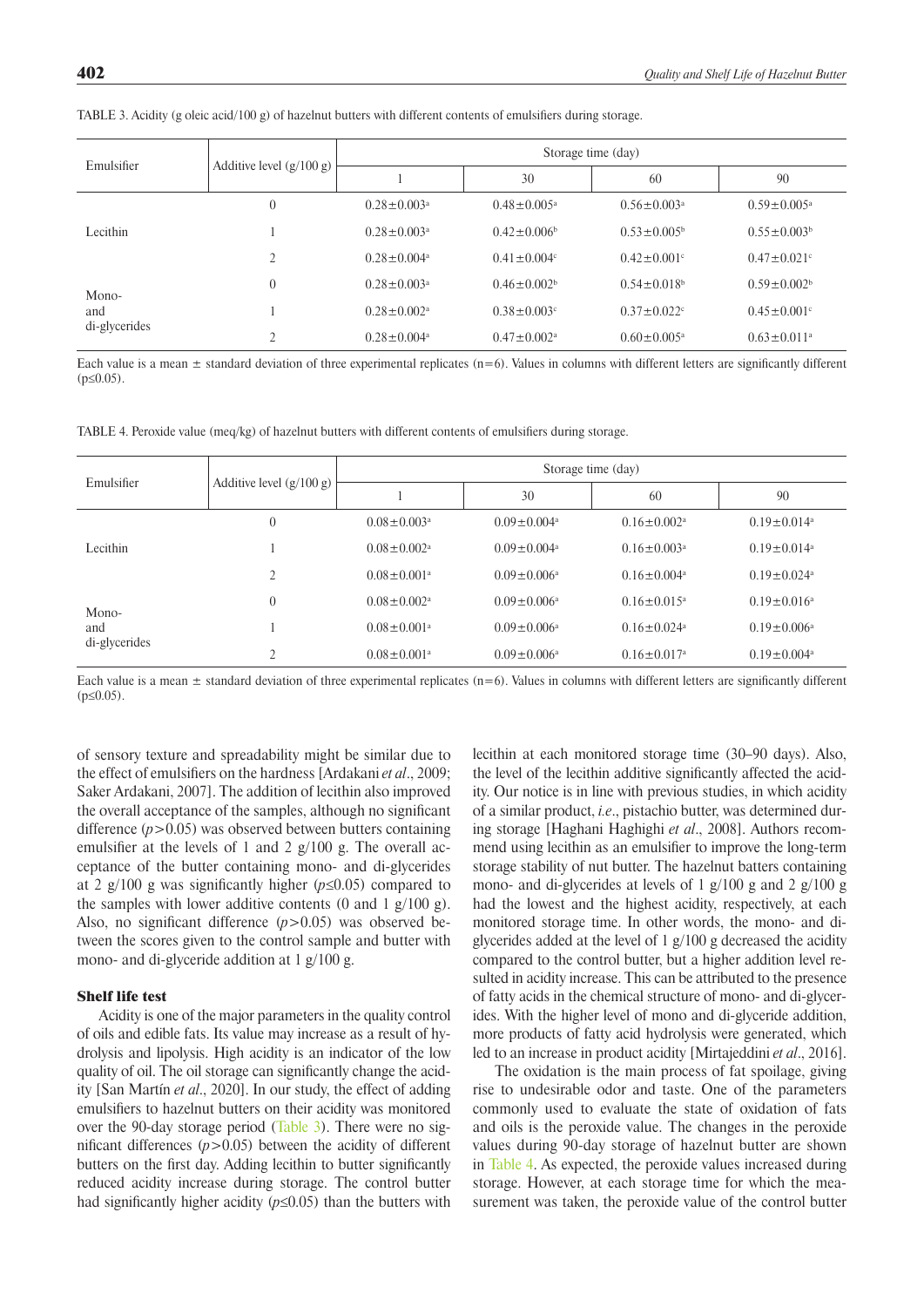|  | TABLE 5. Oil separation (mL) in hazelnut butters with different contents of emulsifiers during storage. |  |  |  |
|--|---------------------------------------------------------------------------------------------------------|--|--|--|
|--|---------------------------------------------------------------------------------------------------------|--|--|--|

|               |                            |                            |                               | Storage time (day)            |                               |
|---------------|----------------------------|----------------------------|-------------------------------|-------------------------------|-------------------------------|
| Emulsifier    | Additive level $(g/100 g)$ |                            | 30                            | 60                            | 90                            |
|               | $\overline{0}$             | $0 \pm 0.001$ <sup>a</sup> | $5.79 \pm 0.211$ <sup>a</sup> | $6.74 \pm 0.054$ <sup>a</sup> | $8.42 \pm 0.021$ <sup>a</sup> |
| Lecithin      |                            | $0 \pm 0.001$ <sup>a</sup> | $2.65 \pm 0.344$              | $3.08 \pm 0.031$ <sup>b</sup> | $3.85 \pm 0.033^b$            |
|               | $\mathcal{L}$              | $0 \pm 0.001$ <sup>a</sup> | $2.11 \pm 0.223$              | $2.46 \pm 0.022$              | $3.07 \pm 0.054$              |
| Mono-         | $\theta$                   | $0 \pm 0.001$ <sup>a</sup> | $5.82 \pm 0.213$ <sup>a</sup> | $6.77 \pm 0.043$ <sup>a</sup> | $8.46 \pm 0.021$ <sup>a</sup> |
| and           |                            | $0 \pm 0.001$ <sup>a</sup> | $2.45 \pm 0.321$ <sup>b</sup> | $2.85 \pm 0.233^b$            | $3.56 \pm 0.021^b$            |
| di-glycerides | $\bigcap$                  | $0 \pm 0.001$ <sup>a</sup> | $1.62 \pm 0.175$ °            | $1.88 \pm 0.322$              | $2.35 \pm 0.087$ °            |

Each value is a mean  $\pm$  standard deviation of three experimental replicate experiments (n=6). Values in columns with different letters are significantly different (p≤0.05).

did not differ significantly  $(p>0.05)$  from the peroxide values of the butters containing lecithin and mono- and di-glycerides at both levels.

Oil separation can be used as an indicator of product structure preservation during storage [Deng *et al*., 2020]. The oil separation of hazelnut butters with and without emulsifiers during the storage is shown in Table 5. There was no oil separated in any of the samples on the first day of storage experiment. Oil separation increases with storage, but this increase was significantly lower in hazelnut butters with emulsifiers than in the control. The level of additive also affected the oil separation. Oil separation in butters with both emulsifiers added at the level of 1 g/100 g was significantly higher than that reported for the samples containing  $2 \frac{g}{100}$  g at each storage time (30, 60, or 90 days). This behavior was probably exhibited by the increased intermolecular interactions. The oil was detected as a non-emulsified (free) fluid in the voids between solid particles [Ereifej *et al*., 2005]. The oil separation is the result of the hazelnut matrix compression. Emulsifiers can immobilize the free oil and prevent its migration [Totlani & Chinnan, 2007]. The mechanism for avoiding the oil separation seems to be associated with the increased viscosity of the oil phase *via* hardness increase [Ereifej *et al*., 2005].

## Relationship between physicochemical properties and sensory characteristics of hazelnut butter

### *Correlation analysis*

The results of Person's correlations between texture parameters, quality properties at 30–90-day storage, and sensory scores of hazelnut butter are shown in [Table 6](#page-5-0). The correlation coefficients (r) of significant correlations ranged from -0.487 to 1. Within the texture parameters, the hardness highly correlated with sensory characteristic scores and oil separation at 30–90-day storage. The harder samples strongly corresponded to those with higher sensory scores of spreadability and texture. As indicated earlier, emulsifiers affect the sensory texture and spreadability due to a change in hardness. Also, the samples with high hardness showed lower oil separation during the storage. This may be due to the oil immobilization effect of emulsifiers [Totlani & Chinnan, 2007], leading to the increased hardness. Adhesiveness was highly positively correlated with acidity at 30–90-day storage. Within the sensory characteristics, the overall acceptance, spreadability, and flavor scores showed significant correlations with many other properties. The overall acceptance was highly positively correlated with taste and texture. Considering the significant relationships between sensory characteristics and shelf life properties, color and acidity showed positive correlations. Also, the higher the spreadability score, the lower the oil separation. Among the shelf life properties, acidity on the 30th day of storage was significantly correlated with oil separation during the storage. The results show that the sensory and texture analysis can potentially be used to estimate different properties of hazelnut butter. The findings deserve special attention and may have significant potential for optimizing and improving the product quality, shelf life properties, and sensory characteristics as well as for reducing the time and costs by minimizing the experiments.

#### *Principal component analysis*

Sometimes, too many variables are involved in calculations, and the principal component analysis (PCA) helps reducing them to a smaller group. PCA is a factor model in which the factors are based on the total variance, allowing for bargaining the fewest number of variables that clarify the variance [Tipping  $\&$  Bishop, 1999]. The data of instrumental texture analysis, sensory analysis and quality of storage experiment of hazelnut butter were subjected to PCA [\(Figure 1\)](#page-6-0). The multivariate treatment of the data obtained from the samples enabled reducing the variables to two principal components, which together explained 79.6% of the total variability. The first component (PC1) accounted for 53.7% and the second component (PC2) for 25.9%. According to the PCA biplot, hardness, adhesiveness, and sensory characteristics such as overall acceptance, spreadability, texture, flavor, and taste, were negatively correlated to PC1, whereas other hazelnut butter properties were positively correlated to PC1. Hardness, acidity of the fresh butter (1 day of storage experiment), and oil separation during the storage were negatively correlated to PC2, while other butter characteristics and properties were positively correlated to PC2. As clearly revealed in the PCA biplot (Figure 1), the butters with the best sensory scores of overall acceptance, taste, and texture were those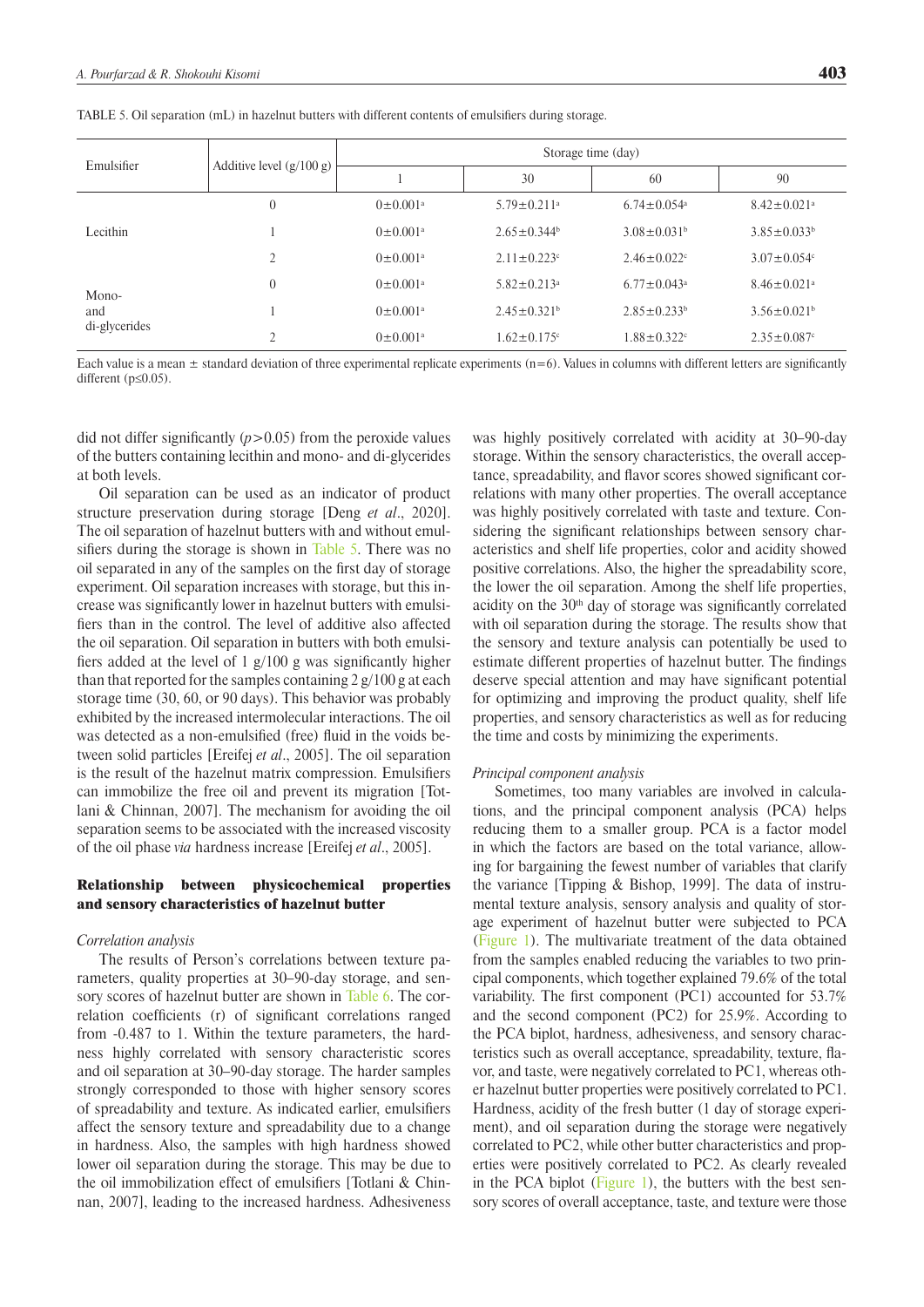<span id="page-5-0"></span>

|                                                                                          | Hardness               | Adhesiveness | acceptance<br>Overall | Spreadability | Color                  | Texture                      | ${\rm F}$ avor | Taste       | Acidity 1                      | Acidity 30   Acidity 60 |            | Acidity 90                                                                                                                               | 0.8.1                  | 0.8.30 | 0.5.60                 | 0.5.90                      |
|------------------------------------------------------------------------------------------|------------------------|--------------|-----------------------|---------------|------------------------|------------------------------|----------------|-------------|--------------------------------|-------------------------|------------|------------------------------------------------------------------------------------------------------------------------------------------|------------------------|--------|------------------------|-----------------------------|
| Adhesiveness                                                                             |                        |              |                       |               |                        |                              |                |             |                                |                         |            |                                                                                                                                          |                        |        |                        |                             |
| acceptance<br>Overall                                                                    | $0.708***$             | 0.655'''     |                       |               |                        |                              |                |             |                                |                         |            |                                                                                                                                          |                        |        |                        |                             |
| Spreadability                                                                            | $0.953***$             |              | $0.725***$            |               |                        |                              |                |             |                                |                         |            |                                                                                                                                          |                        |        |                        |                             |
| Color                                                                                    | $-0.597$ <sup>**</sup> | 0.626'''     |                       | $-0.619**$    |                        |                              |                |             |                                |                         |            |                                                                                                                                          |                        |        |                        |                             |
| Texture                                                                                  | $0.786^{\ast\ast\ast}$ | $0.496^{*}$  | $0.974***$            | $0.757***$    |                        |                              |                |             |                                |                         |            |                                                                                                                                          |                        |        |                        |                             |
| Flavor                                                                                   | $0.899***$             |              | 0.681"                | $0.974***$    | $-0.646$ <sup>**</sup> | $0.726***$                   |                |             |                                |                         |            |                                                                                                                                          |                        |        |                        |                             |
| Taste                                                                                    | $0.797***$             | 0.648"       | $0.928***$            | $0.828***$    |                        | $0.880^{\mbox{\tiny{stat}}}$ | $0.729***$     |             |                                |                         |            |                                                                                                                                          |                        |        |                        |                             |
| Acidity 1                                                                                |                        |              |                       |               |                        |                              |                |             |                                |                         |            |                                                                                                                                          | $1.000^{\ast\ast\ast}$ |        |                        |                             |
| Acidity 30                                                                               | $-0.629$ <sup>**</sup> | $0.592^{**}$ |                       |               | 0.678'''<br>$\circ$    |                              |                |             |                                |                         | $0.910***$ | $0.927***$                                                                                                                               |                        |        |                        |                             |
| Acidity 60                                                                               |                        | $0.772***$   |                       |               | 0.607'''<br>っ          |                              |                |             |                                |                         |            | $0.985***$                                                                                                                               |                        |        |                        |                             |
| Acidity 90                                                                               | $-0.487$ <sup>*</sup>  | $0.730***$   |                       |               | $.624**$               |                              |                |             |                                |                         |            |                                                                                                                                          |                        |        |                        |                             |
| 0.8.1                                                                                    |                        |              |                       |               |                        |                              |                |             | $1.000^{\mbox{\tiny\rm stat}}$ |                         |            |                                                                                                                                          |                        |        |                        |                             |
| O.S. 30                                                                                  | $-0.975$               |              | $-0.669"$             | $-0.979***$   | 0.654'''<br>$\circ$    | $-0.711^{\ast\ast\ast}$      | $-0.920***$    | $-0.811***$ |                                | 0.542'''                |            |                                                                                                                                          |                        |        | $1.000^{\ast\ast\ast}$ | $1.000^{\ast\ast\ast}$      |
| 0.5.60                                                                                   | $-0.975***$            |              | $-0.668"$             | $-0.979***$   | $.654$ <sup>**</sup>   | $-0.711***$                  | $-0.920***$    | $-0.811***$ |                                | 0.541"                  |            |                                                                                                                                          |                        |        |                        | $1.000^{\mbox{\tiny{***}}}$ |
| 0.5.90                                                                                   | $-0.975***$            |              | $-0.668"$             | $-0.979***$   | .654**<br>⊂            | $-0.711***$                  | $-0.920***$    | $-0.811***$ |                                | $0.542**$               |            |                                                                                                                                          |                        |        |                        |                             |
| at $p < 0.05$ (*), $p < 0.01$ (**) and $p < 0.001$ (***); O.S. - Oil separation; O.S. 1, |                        |              |                       |               |                        |                              |                |             |                                |                         |            | 30, 60 and 90 - oil separation on day 1, 30, 60, and 90 of storage; Acidity 1, 30, 60, 90 - acidity on day 1, 30, 60, and 90 of storage. |                        |        |                        |                             |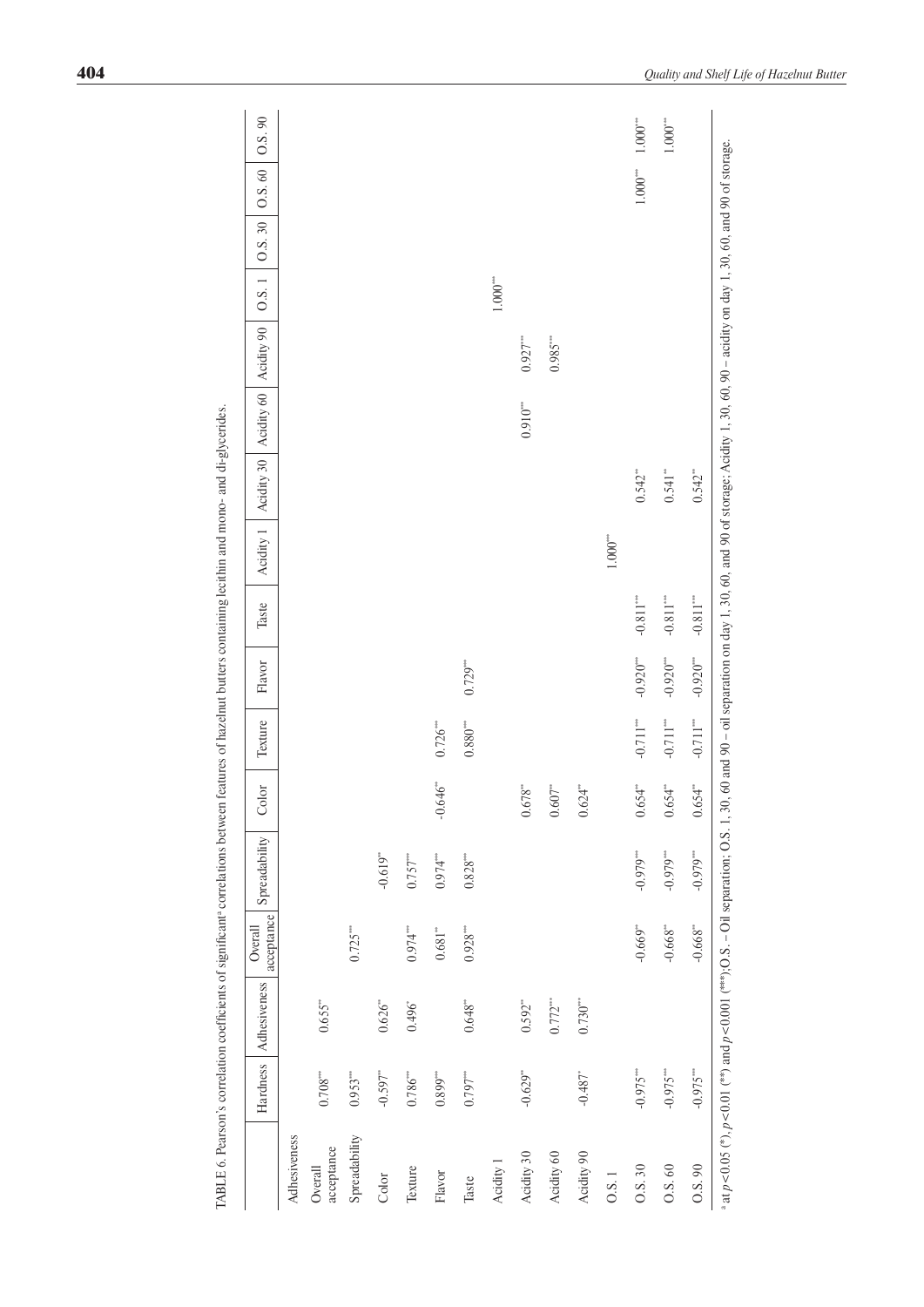<span id="page-6-0"></span>containing mono- and di-glyceride at the level of  $2 \frac{g}{100}$  g and lecithin at the level of 1 g/100 g. The results of PCA confirm our previous consideration that the addition of lecithin resulted in a decrease in oil separation during the storage, but increased spreadability, flavor, and hardness, and that the lowest acidity during storage was observed for the sample containing mono- and di-glycerides at the level of 1 g/100 g.

#### *Partial least squares regression*

PLSR is a technique that diminishes the predictors to a smaller series of uncorrelated components and makes least squares regression on the components rather than the original data. For instance, PLSR is often used to establish relationships between instrumental and sensory descriptive data. Based on this technique, the process-checking strategies primarily measure the unrealized variable models to explain the error recognition indices later. Today, such strategies have extraordinary potentials for industrial applications [Godoy *et al*., 2014; Martens & Martens, 2001]. Thus, the prediction of sensory characteristics by instrumental dimensions is of supreme importance in the food industry, as it provides much information about the appropriateness and quality of the final product. Several researchers have afforded to correlate various chemical and rheological properties describing the quality and shelf life of different food products with sensory characteristics [Hejri-Zarifi *et al*., 2013; Pourfarzad *et al*., 2012; Qaziyani *et al*., 2019]. Determining the quality profile by instrumental dimensions has the benefits of high convenience, reproducibility, and directness compared to the evaluation of sensory components [Sabanis *et al*., 2009]. Thus, the instrumental properties with the most significant interrelationships with other properties were used as the predictors. In our study, the instrumental texture parameters (hardness and adhesiveness), acidity and oil separation during storage were used to predict sensory scores of hazelnut butters. The output regression equations are given in [Table 7](#page-7-0).



FIGURE 1. Biplot of principal component analysis of hazelnut butters containing lecithin and mono and di-glycerides and without emulsifiers. Variables are sensory characteristics (taste, flavor, texture, color, spreadability, and overall acceptance), texture parameters (hardness and adhesiveness), and quality properties (acidity and oil separation on day 1, 30, 60, and 90 of storage).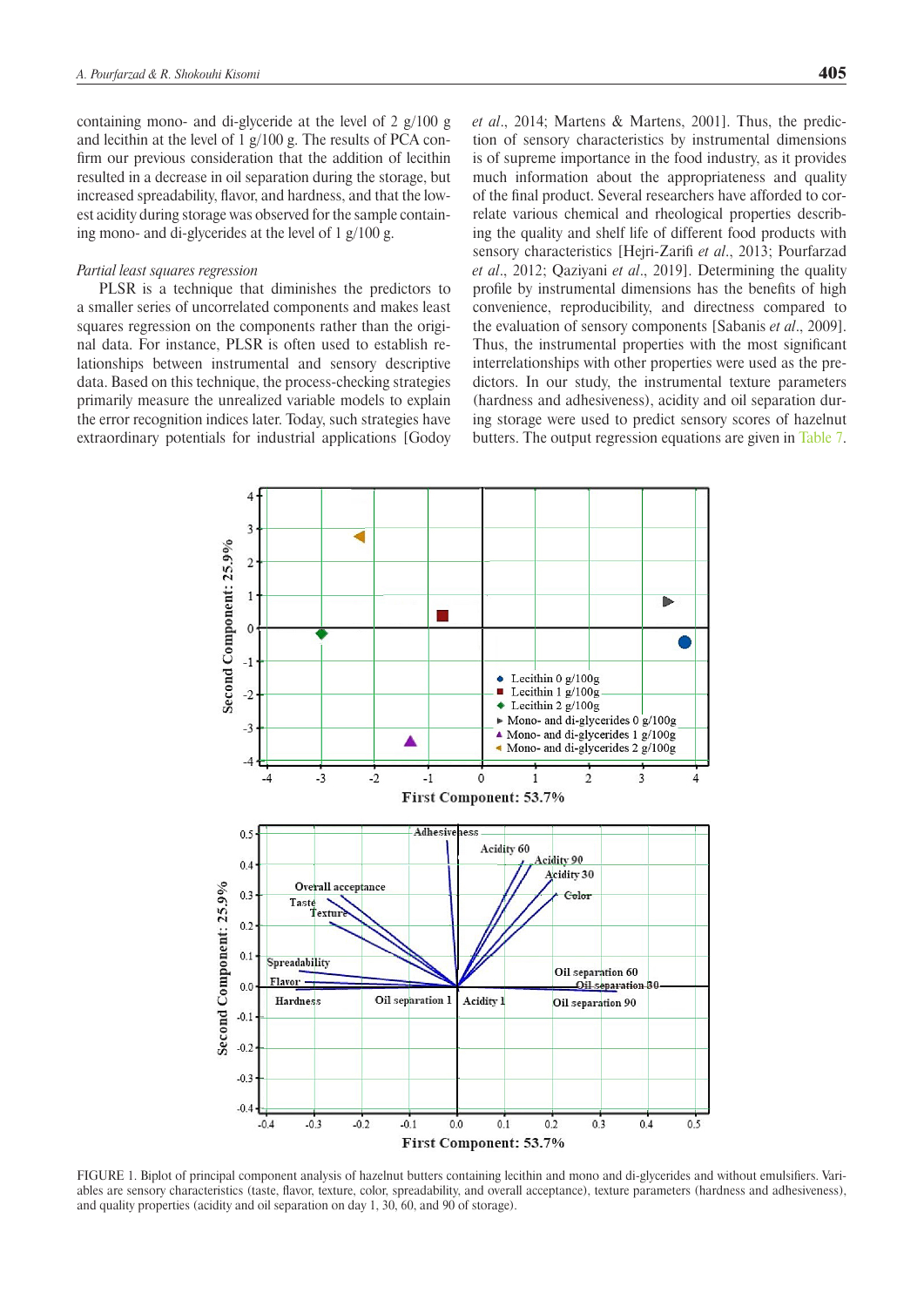<span id="page-7-0"></span>TABLE 7. Partial least squares regression (PLSR) models for sensory characteristics of hazelnut butters containing lecithin and mono- and di-glycerides.

| Sensory<br>attribute  | Multiple regression equation                                                          | $\mathbb{R}^2$ |
|-----------------------|---------------------------------------------------------------------------------------|----------------|
| Taste                 | $-3.84 + 0.86$ Hardness $+ 1.94$ Adhesiveness<br>$+0.65$ Acidity 30 – 0.029 O.S.30    | 99.92          |
| Flavor                | $-3.49 + 1.32$ Hardness $-1.25$ Adhesiveness<br>$+ 2.81$ Acidity 30 $+ 0.014$ O.S.30  | 98.96          |
| <b>Texture</b>        | $-45.04 + 7.78$ Hardness $+ 0.96$ Adhesiveness<br>$+ 5.28$ Acidity 30 $+ 0.41$ O.S.30 | 94.90          |
| Color                 | $0.39 + 0.43$ Hardness $+ 0.95$ Adhesiveness<br>$-0.25$ Acidity 30 + 0.063 O.S.30     | 96.92          |
| Spreadability         | $-6.28 + 1.78$ Hardness $-1.36$ Adhesiveness<br>$+3.89$ Acidity 30 – 0.056 O.S.30     | 99.97          |
| Overall<br>acceptance | $-32.92 + 5.58$ Hardness $+ 1.61$ Adhesiveness<br>$+ 5.02$ Acidity 30 + 0.26 O.S.30   | 94.73          |

 $O.S.30$ : Oil separation on day 30 of hazelnut butter storage;  $R^2$ : multiple determination coefficient.

The high coefficients of multiple determination (94.73%– –99.97%) provide evidence for the applicability of PLSR model within the ranges of the variables involved.

## **CONCLUSIONS**

Generally, the results of the present research showed that the hazelnut butter could be a good food product to increase the consumption of nutritious hazelnuts. The lecithin and mono- and di-glycerides as emulsifiers had no negative effect on the sensory characteristics and texture parameters of hazelnut butter. Both emulsifiers improved hazelnut butter stability. By optimizing the physicochemical properties and sensory characteristics of hazelnut butter, the best qualitative, sensory, and shelf life properties were observed in the samples containing lecithin at the level of  $2 \frac{g}{100}$  g and mono- and di-glycerides at the level of 1 g/100 g. Moreover, the sensory characteristics was significantly positively correlated with hardness and negatively with oil separation during storage. These findings were confirmed by PCA results. Combining the sensory scores and data of instrumental measurements in the PLSR analysis provided a valuable insight for predicting the effect of physicochemical properties on the sensory characteristics of hazelnut butters. In future study, the effect of other factors such as hazelnut roasting, content of antioxidants and sweeteners on the hazelnut butter quality, stability, and marketing can be considered.

## ACKNOWLEDGEMENTS

The Department of Food Science and Technology at University of Guilan is warmly acknowledged for providing necessary research facilities.

## RESEARCH FUNDING

Partial support for this research was provided by the Guilan Science and Technology Park under creativity project number 97/7145.

## CONFLICT OF INTEREST

The authors declare no conflict of interest.

## ORCID IDS

A. Pourfarzad <https://orcid.org/0000-0003-2913-9682>

#### **REFERENCES**

- 1. Akcicek, E., Otles, S., Esiyok, D. (2005). Cancer and its prevention by some horticultural and field crops in Turkey. *Asian Pacific Journal of Cancer Prevention, 6*, 224–230.
- 2. AOAC. (2005). Official methods of analysis of AOAC International. In: Association of Official Analytical Chemists, Washington, DC.
- 3. Ardakani, A.S., Shahedi, M., Kabir, G. (2009). Optimizing formulation of pistachio butter production. *Journal of Science and Technology of Agriculture and Natural Resources, 13*(47 (A)), 49–60.
- 4. Ascari, L., Siniscalco, C., Palestini, G., Lisperguer, M.J., Huerta, E.S., De Gregorio, T., Bregaglio, S. (2020). Relationships between yield and pollen concentrations in Chilean hazelnut orchards. *European Journal of Agronomy, 115*, art. no. 126036. <https://doi.org/10.1016/j.eja.2020.126036>
- 5. Capurso, A., Crepaldi, G., Capurso, C. (2018). Nuts. In: Capurso, A., Crepaldi, G., Capurso, C. (Eds.) *Benefits of the Mediterranean Diet in the Elderly Patient,* Springer, pp. 263–284. [https://doi.org/10.1007/978-3-319-78084-9\\_11](https://doi.org/10.1007/978-3-319-78084-9_11)
- 6. Deng, Y., Peng, C., Dai, M., Lin, D., Ali, I., Alhewairini, S.S., Zheng, X., Chen, G., Li, J., Naz, I. (2020). Recent development of super-wettable materials and their applications in oil-water separation. *Journal of Cleaner Production*, *266*, art. no. 121624. <https://doi.org/10.1016/j.jclepro.2020.121624>
- 7. Dobhal, K., Singh, N., Semwal, A., Negi, A. (2018). A brief review on hazelnuts. *Internationl Journal of Recent Scientific Research, 9*(1), 23680–23684. http://dx.doi.org/10.24327/ijrsr.2018.0901.1515
- 8. Ereifej, K., Rababah, T., Al-Rababah, M. (2005). Quality attributes of halva by utilization of proteins, non-hydrogenated palm oil, emulsifiers, gum arabic, sucrose, and calcium chloride. *International Journal of Food Properties, 8*(3), 415–422. <https://doi.org/10.1080/10942910500267323>
- 9. Eudier, H., Ben-Harb, S., Lorand, J.-P., Duthil, F., Negahban, M., Saiter, J.-M., Chan-Huot, M. (2020). Properties of an analogue cheese obtained from raw peanut. *Peanut Science, 47*(2), 81–88.

<https://doi.org/10.3146/PS20-1.1>

- 10. FAOSTAT. (2020). FAO Statistics, Food and Agriculture Organization of the United Nations. In: Rome, Italy.
- 11. Garcia, J., Agar, I., Streif, J. (1994). Lipid characteristics of kernels from different hazelnut varieties. *Turkish Journal of Agricultural and Forestry, 18*, 199–202.
- 12. Gills, L.A., Resurreccion, A.V.A. (2000a). Overall acceptability and sensory profiles of unstabilized peanut butter and peanut butter stabilized with palm oil. *Journal of Food Processing and Preservation, 24*(6), 495–516.

<https://doi.org/10.1111/j.1745-4549.2000.tb00437.x>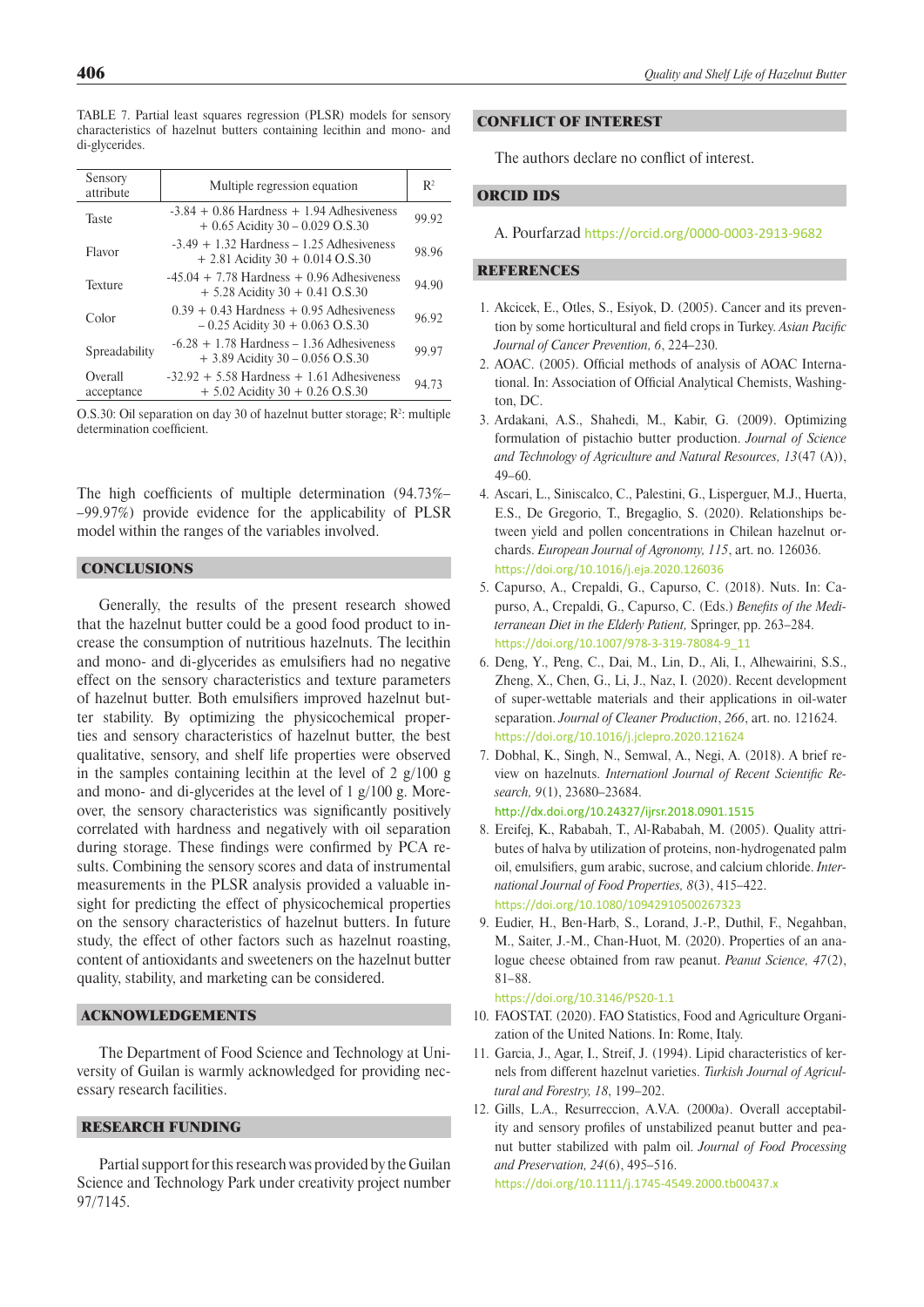13. Gills, L.A., Resurreccion, A.V.A. (2000b). Sensory and physical properties of peanut butter treated with palm oil and hydrogenated vegetable oil to prevent oil separation. *Journal of Food Science, 65*(1), 173–180.

<https://doi.org/10.1111/j.1365-2621.2000.tb15975.x>

- 14. Godoy, J.L., Vega, J.R., Marchetti, J.L. (2014). Relationships between PCA and PLS-regression. *Chemometrics and Intelligent Laboratory Systems, 130*, 182–191. <https://doi.org/10.1016/j.chemolab.2013.11.008>
- 15. Haghani Haghighi, H., Azar, M., Mazloumi, M.T., Komeyli Fonoud, R. (2008). Survey of formulation, production and sensory evaluation of pistachio butter. *Iranian Journal of Food Science and Technology, 5*(3), 19–26 (in Persian).
- 16. Hejri-Zarifi, S., Ahmadian-Kouchaksaraei, Z., Pourfarzad, A., Khodaparast, M.H.H. (2013). Dough performance, quality and shelf life of flat bread supplemented with fractions of germinated date seed. *Journal of Food Science and Technology*, *51*(12), 3776–3784.

<https://doi.org/10.1007/s13197-013-0929-7>

- 17. Huynh, N.N., Chin-Dusting, J. (2006). Amino acids, arginase and nitric oxide in vascular health. *Clinical and Experimental Pharmacology and Physiology, 33*(1–2), 1–8. <https://doi.org/10.1111/j.1440-1681.2006.04316.x>
- 18. Izidoro, D.R., Scheer, A. de P., Sierakowsk, M.-R. (2009). Rheological properties of emulsions stabilized by green banana (*Musa cavendishii*) pulp fitted by power law model. *Brazilian Archives of Biology and Technology, 52*(6), 1541–1553. <https://doi.org/10.1590/S1516-89132009000600026>
- 19. Martens, H., Martens, M. (2001). Analysis of two data tables X and Y: Partial Least Squares Regression (PLSR). In *Multivariate Analysis of Quality: An Introduction*. Wiley & Sons Ltd., London, UK, pp. 111–125.
- 20. Mirtajeddini, S.B., Azadmard-Damirchi, S., Peighambardoust, S.H., Rasouli-Pirouzian, H. (2016). Application of ester monodiglycerid citric acid (Citrem) in replacement of lecithin, on some qualitative characteristics of milk chocolate. *Journal of Food Research, 26*(2), 265–276 (in Persian).
- 21. Pellegrino, R., Cheon, B.K., Forde, C.G., Oleszkiewicz, A., Pieniak, M., Luckett, C.R. (2020). The contribution of texture contrasts and combinations to food acceptance across cultures. *Journal of Texture Studies, 51*(2), 225–231. <https://doi.org/10.1111/jtxs.12494>
- 22. Pourfarzad, A., Ahmadian, Z., Tavassoli-Kafrani, M.H. (2019). The effect of sodium stearoyl lactylate on structural changes of wheat gluten in a model system fortified with inulin: Investigation with Fourier transform infrared spectroscopy. *Bioactive Carbohydrates and Dietary Fibre, 17*, art. no. 100175. <https://doi.org/10.1016/j.bcdf.2018.12.001>
- 23. Pourfarzad, A., Gheibi, S., Ahmadian, Z. (2016). Evaluation of sensory characteristics and modeling of the kinetics of hazelnut color indices during infrared roasting. *Innovative Food Technologies, 4*(2), 81–99.
- 24. Pourfarzad, A., Gheibi, S., Ahmadian, Z. (2018). Effect of different roasting methods, blanching and pasteurization conditions on physicochemical and sensory characteristics of hazelnut milk. *Innovative Food Technologies, 5*(2), 301–318.
- 25. Pourfarzad, A., Habibi-Najafi, M.B. (2012). Optimization of a liquid improver for barbari bread: staling kinetics and rela-

tionship of texture with dough rheology and image characteristics. *Journal of Texture Studies, 43*(6), 484–493. <https://doi.org/10.1111/j.1745-4603.2012.00362.x>

- 26. Pourfarzad, A., Haddad Khodaparast, M., Karimi, M., Mortazavi, S. (2014). Optimization of a novel improver gel formulation for Barbari flat bread using response surface methodology. *Journal of Food Science and Technology, 51*(10), 2344–2356. <https://doi.org/10.1007/s13197-012-0778-9>
- 27. Pourfarzad, A., Mehrpour, G.R. (2017). Health benefits of hazelnut. *EC Nutrition, 8*, 101–105.
- 28. Pourfarzad, A., Mohebbi, M., Mazaheri-Tehrani, M. (2012). Interrelationship between image, dough and Barbari bread characteristics; use of image analysis to predict rheology, quality and shelf life. *International Journal of Food Science & Technology, 47*(7), 1354–1360.

<https://doi.org/10.1111/j.1365-2621.2012.2980.x>

29. Qaziyani, S.D., Pourfarzad, A., Gheibi, S., Nasiraie, L.R. (2019). Effect of encapsulation and wall material on the probiotic survival and physicochemical properties of synbiotic chewing gum: study with univariate and multivariate analyses. *Heliyon, 5*(7), art. no. e02144.

<https://doi.org/10.1016/j.heliyon.2019.e02144>

30. Ros, E. (2010). Health benefits of nut consumption. *Nutrients, 2*(7), 652–682.

<https://doi.org/10.3390/nu2070652>

- 31. Sabanis, D., Soukoulis, C., Tzia, C. (2009). Effect of raisin juice addition on bread produced from different wheat cultivars. *Food Science and Technology International, 15*(4), 325–336. <https://doi.org/10.1177/1082013209346581>
- 32. Said, A., Nasir, N.A. M., Bakar, C.A.A., Mohamad, W.A.F.W. (2019). Chocolate spread emulsion: Effects of varying oil types on physico-chemical properties, sensory qualities and storage stability. *Journal of Agrobiotechnology, 10*(2), 32–42.
- 33. Saker Ardakani, A. (2007). Study on the possibility of utilization sunflower and sesame pastes in the formulation of pistachio butter *Iranian Food Science and Technology Research Journal, 3*(1), 1–6.
- 34. San Martín, E., Avenoza, A., Peregrina, J.M., Busto, J.H. (2020). Solvent-based strategy improves the direct determination of key parameters in edible fats and oils by 1H NMR. *Journal of the Science of Food and Agriculture, 100*(4), 1726–1734. <https://doi.org/10.1002/jsfa.10193>
- 35. Stuetz, W., Schlörmann, W., Glei, M. (2017). B-vitamins, carotenoids and α-/γ-tocopherol in raw and roasted nuts. *Food Chemistry, 221*, 222–227.
	- <https://doi.org/10.1016/j.foodchem.2016.10.065>
- 36. Taş, N.G., Gökmen, V. (2015). Profiling triacylglycerols, fatty acids and tocopherols in hazelnut varieties grown in Turkey. *Journal of Food Composition and Analysis, 44*, 115–121. <https://doi.org/10.1016/j.jfca.2015.08.010>
- 37. Taş, N.G., Gökmen, V. (2018). Profiling of the contents of amino acids, water-soluble vitamins, minerals, sugars and organic acids in Turkish hazelnut varieties. *Polish Journal of Food and Nutrition Sciences, 68*(3), 223–234. <https://doi.org/10.1515/pjfns-2018-0002>

38. Tipping, M.E., Bishop, C.M. (1999). Probabilistic principal com-

ponent analysis. *Journal of the Royal Statistical Society: Series B (Statistical Methodology), 61*(3), 611–622. <https://doi.org/10.1111/1467-9868.00196>